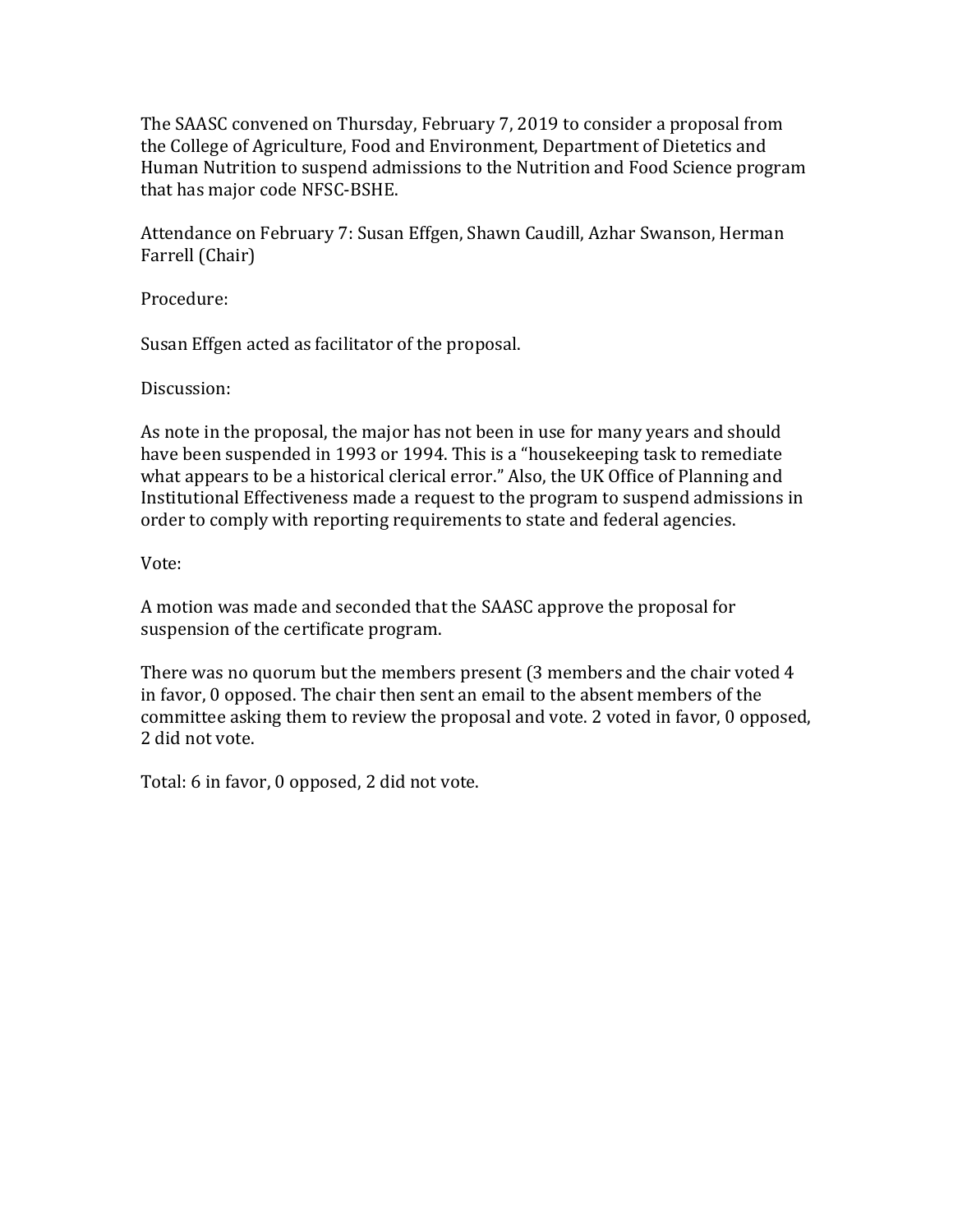*Suspension less than one year. The faculty of the college in which a degree program resides may opt to suspend admissions for up to one year without going through the University Senate, pursuant to the established college faculty rules document A college faculty may opt to have an issue concerning temporary suspension of admissions to an academic program forwarded to the Senate Council for Senate consideration. (see Senate Rules 3.4.2.A.6).*

*Suspension greater than one year. The decision to suspend admissions to a Senate-approved certificate or degree program for longer than a single year is a significant reduction, which must be approved by the Senate (see Senate Rules 3.4.2). If the faculty of record intend to reinstate the program or certificate within five years of Senate's approval to suspend admissions, a representative for the program or certificate must immediately contact the Office of Strategic Planning and Institutional Effectiveness (OSPIE) to begin the process, which will include OSPIE notifying external agencies. After five years of suspension and in cases of program closure, the Council on Postsecondary Education (CPE) considers a program or certificate to be closed (no students will be admitted) and any attempt to reinstate it must go through the CPE's process to approve a new academic program.*

*Approval process. Once approved at the college level, your college will send the proposal to suspend admissions to the appropriate Senate academic council (Health Care Colleges Council, Graduate Council, Undergraduate Council) for review and approval (see Senate Rules 3.4.3.B). Once approved at the academic council level, the academic council will send your proposal to the Senate Council office for additional review via a committee and then to the Senate for approval. (The contact person listed on the form will be informed when the proposal has been sent to committee and other times as appropriate.) Once approved by the Senate, the Senate Council office will notify appropriate entities, including the Registrar's office and the Office of Strategic Planning and Institutional Effectiveness (OSPIE). OSPIE will suspend the program in the CPE program inventory and notify SACSCOC (UK's accrediting body) of the suspension.* 

| Please check ONE of the following options. |                                                                                                                           |  |  |
|--------------------------------------------|---------------------------------------------------------------------------------------------------------------------------|--|--|
|                                            | $\boxtimes$ Proposal is to suspend admissions for the program/certificate.                                                |  |  |
|                                            | <b>OR</b>                                                                                                                 |  |  |
|                                            | Proposal is to close the program/certificate.                                                                             |  |  |
|                                            |                                                                                                                           |  |  |
|                                            | <b>SECTION A - INFORMATION REQUIRED BY UNIVERSITY SENATE</b>                                                              |  |  |
|                                            | 1. Basic Information: Program Background and Overview                                                                     |  |  |
| 1a                                         | Date of contact with Office of Strategic Planning and Institutional Effectiveness (OSPIE) <sup>1</sup> :<br>$6 - 21 - 18$ |  |  |
|                                            | Appended to the end of this form is a PDF of the reply from OSPIE.                                                        |  |  |
|                                            |                                                                                                                           |  |  |
| 1 <sub>b</sub>                             | Home College: College Of Agriculture, Food And Environment                                                                |  |  |
| 1 <sub>c</sub>                             | Home Educational Unit (school, department): Dietetics and Human Nutrition                                                 |  |  |
| 1 <sub>d</sub>                             | Degree Designation (BA, MS, PhD, etc.): NSFC-BSHE                                                                         |  |  |
| 1e                                         | Major Name (Interior Design, Social Work, etc.): Nutrition and Food Science                                               |  |  |
| 1 <sup>f</sup>                             | CIP Code: 19.501                                                                                                          |  |  |
| 1g                                         | Is there an accrediting agency related to this program?<br>No $\boxtimes$<br>Yes                                          |  |  |

<sup>1</sup> You can reach OSPIE at **OSPIE@uky.edu**.

**SUSPEND ADMISSIONS** TO AN EXISTING DEGREE PROGRAM/CERTIFICATE **Page 1 of 5**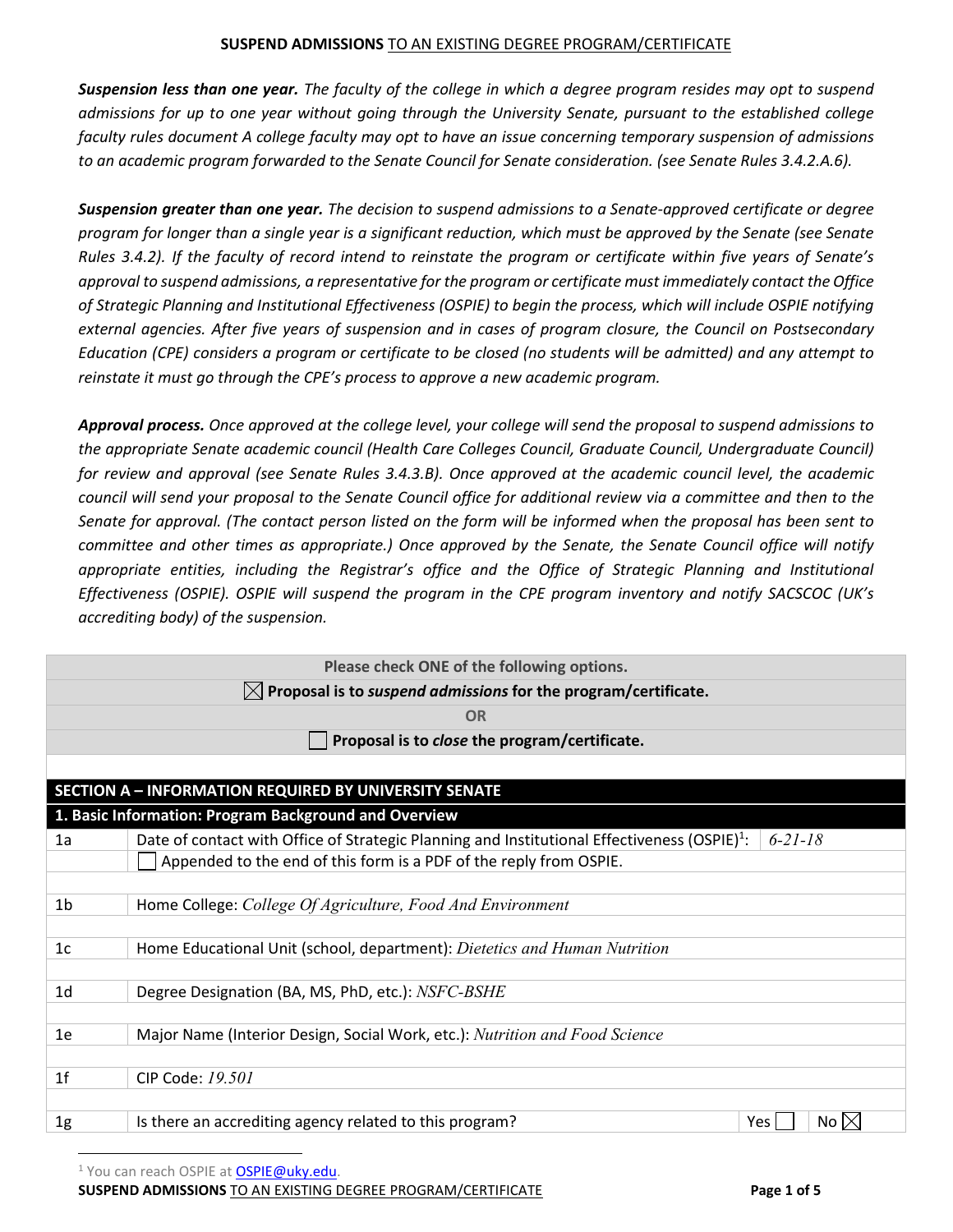|                | If "Yes," name:                                                                           |                                                |                                                                                                                                                                                                                                                                                                                                                                                                                                                                                                                                                                                                                                                                                                                                                                                                                                                                                                                                                                                                                                                                                                                                                                                                 |                                      |
|----------------|-------------------------------------------------------------------------------------------|------------------------------------------------|-------------------------------------------------------------------------------------------------------------------------------------------------------------------------------------------------------------------------------------------------------------------------------------------------------------------------------------------------------------------------------------------------------------------------------------------------------------------------------------------------------------------------------------------------------------------------------------------------------------------------------------------------------------------------------------------------------------------------------------------------------------------------------------------------------------------------------------------------------------------------------------------------------------------------------------------------------------------------------------------------------------------------------------------------------------------------------------------------------------------------------------------------------------------------------------------------|--------------------------------------|
| 1 <sub>h</sub> | Date of closure <sup>2</sup> :                                                            | Fall semester following approval.<br>$\bowtie$ | OR                                                                                                                                                                                                                                                                                                                                                                                                                                                                                                                                                                                                                                                                                                                                                                                                                                                                                                                                                                                                                                                                                                                                                                                              | Specific Date <sup>3</sup> : Fall 20 |
| 1 <sub>i</sub> | Semester in which last student is anticipated being enrolled: 2003                        |                                                |                                                                                                                                                                                                                                                                                                                                                                                                                                                                                                                                                                                                                                                                                                                                                                                                                                                                                                                                                                                                                                                                                                                                                                                                 |                                      |
| 1j             | Semester in which the last student will receive a degree: N/A                             |                                                |                                                                                                                                                                                                                                                                                                                                                                                                                                                                                                                                                                                                                                                                                                                                                                                                                                                                                                                                                                                                                                                                                                                                                                                                 |                                      |
| 1k             | Date of most recent periodic program review for the home educational unit:                |                                                | 2012-2013                                                                                                                                                                                                                                                                                                                                                                                                                                                                                                                                                                                                                                                                                                                                                                                                                                                                                                                                                                                                                                                                                                                                                                                       |                                      |
| 11             | Contact person name: Tricia Coakley                                                       |                                                | Email:<br>tricia.coakley@uky.edu                                                                                                                                                                                                                                                                                                                                                                                                                                                                                                                                                                                                                                                                                                                                                                                                                                                                                                                                                                                                                                                                                                                                                                | Phone: 7-7041                        |
| 2. Overview    |                                                                                           |                                                |                                                                                                                                                                                                                                                                                                                                                                                                                                                                                                                                                                                                                                                                                                                                                                                                                                                                                                                                                                                                                                                                                                                                                                                                 |                                      |
| 2a             | note that and append that report to the end of this form.(450 word limit)                 |                                                | What is the rationale for suspension of admissions? If an accrediting body recommended this suspension,<br>We have been contacted by UK Office of Planning and Institutional Effectiveness with a request to officially<br>suspend enrollment in the Nutrition and Food Science program that has major code NFSC-BSHE, not to be<br>confused with the current HUNU-BSHN or DIET-BSD major codes. The rationale for this request is that the                                                                                                                                                                                                                                                                                                                                                                                                                                                                                                                                                                                                                                                                                                                                                     |                                      |
|                | expectations.<br>remains open for enrollment today.                                       |                                                | major, although not in use for many years, must be included in assessment and review processes and<br>reported on to state and federal agencies as long as it is officially open for enrollment at UK. While<br>researching the current and past enrollment and graduation statistics associated with NFSC-BSHE, we have<br>discovered that the major code may be removed from the database as a housekeeping task to remediate<br>what appears to be a historical clerical error, and therefore eliminate the assessment and review<br>The NFSC-BSHE major should have been suspended along with the NFSR-BSHE major in 1993 or 1994, when<br>these programs were replaced with a greater number of specializations including Dietetics, Restaurant and<br>Hospitality Management, and Food Science. Although the NFSR-BSHE was successfully suspended, the NFSC-<br>BSHE was apparently overlooked when recording these changes in the data systems used at the time, and<br>We have no record of degrees awarded in the NFSC-BSHE major, and we believe that no degrees have been<br>awarded since the mid 1990's. Since that time, however, students have been inaccurately admitted to the |                                      |
|                | the correct major code.<br>Gladstone stating that there was no remaining HE-NSFC program. |                                                | major and subsequently moved manually to the appropriate major upon registration. Therefore, student<br>data prior to 2004 indicates small enrollment numbers in NFSC-BSHE even though the program did not<br>actually have appropriately enrolled students. Those few students that were inappropriately enrolled were<br>only enrolled for a brief period until they registered for courses. At that time, they were manually moved to<br>The attached historical correspondence is provided for additional clarification. Note the December 1995<br>message from Mary Watts to Louise Gladstone on page six stating that Juanita Fleming suggested the college<br>suspend the program due to zero enrollment. Also note the 5-6-1997 fax memo from Tonya Prince to Louise<br>The correction of this clerical error in SAP (suspension of the NFSC-BSHE major code) will not impact past,                                                                                                                                                                                                                                                                                                     |                                      |
|                | curriculum combining both prior credits and current offerings.                            |                                                | present, or future students because there are no students to associate with the major code in question. If<br>there was such a student who began the major prior to 1994 and wished to return to complete their degree,<br>they would be advised to enroll in the Agriculture Inidividualized Program to complete under a custom                                                                                                                                                                                                                                                                                                                                                                                                                                                                                                                                                                                                                                                                                                                                                                                                                                                                |                                      |

**SUSPEND ADMISSIONS** TO AN EXISTING DEGREE PROGRAM/CERTIFICATE **Page 2 of 5**

<sup>&</sup>lt;sup>2</sup> The date of closure is the first semester for which admissions will be suspended and no students will be admitted.

<sup>&</sup>lt;sup>3</sup> Suspensions of admissions are typically made effective for the semester following approval.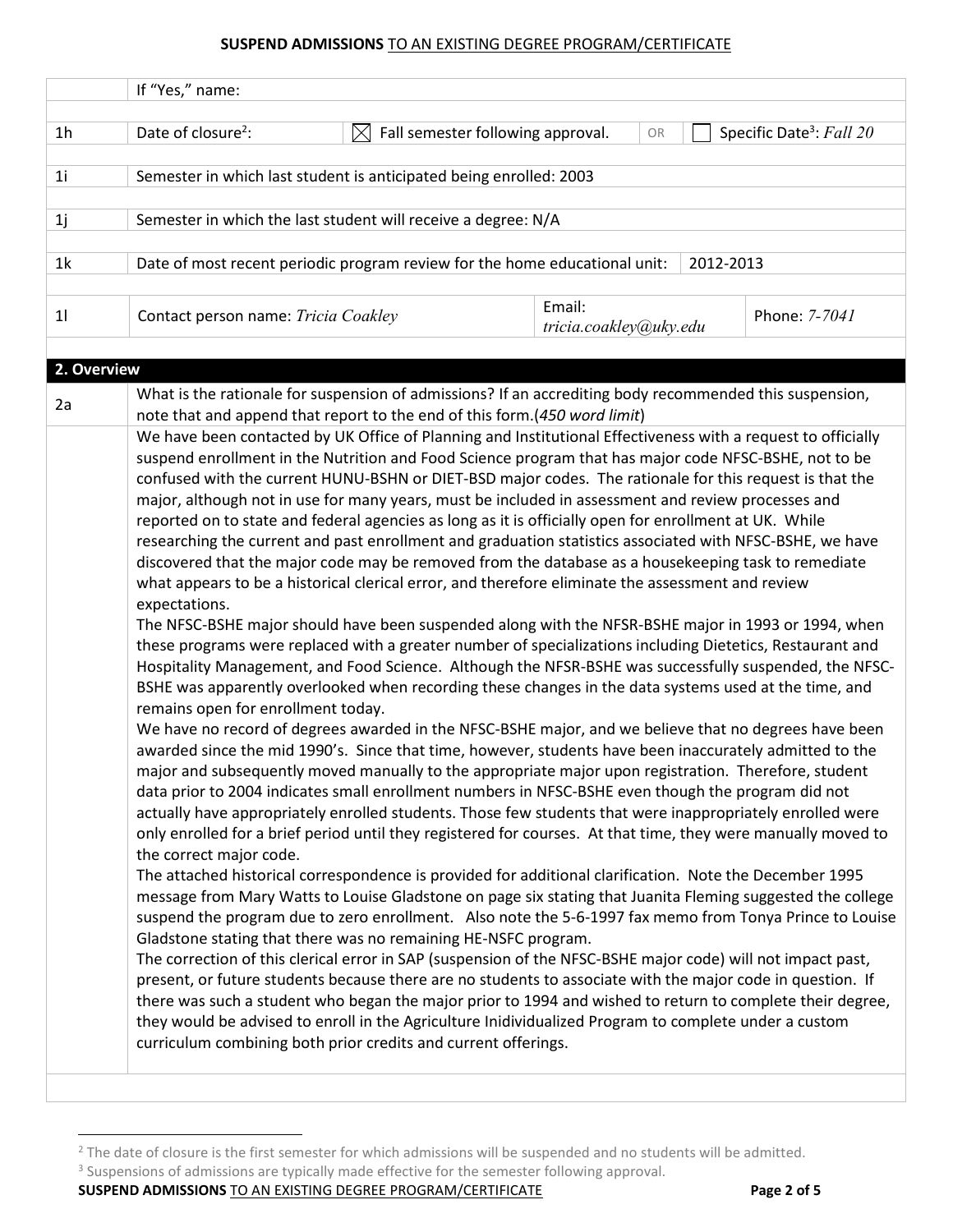| 2 <sub>b</sub>                                                                                                                  | Is the degree for which admissions will be suspended a master's degree and is there<br>No $\boxtimes$<br>Yes  <br>an associated PhD program?                                            |                                                                                                     |                |                                                                                                       |               |  |
|---------------------------------------------------------------------------------------------------------------------------------|-----------------------------------------------------------------------------------------------------------------------------------------------------------------------------------------|-----------------------------------------------------------------------------------------------------|----------------|-------------------------------------------------------------------------------------------------------|---------------|--|
|                                                                                                                                 | If "Yes," should the master's degree now serve as an en passant option <sup>4</sup> for students<br>$No \Box$<br>Yes<br>who are unable to complete the associated PhD? (150 word limit) |                                                                                                     |                |                                                                                                       |               |  |
|                                                                                                                                 | If "Yes," describe the associated PhD and how the en passant master's degree will be administered.                                                                                      |                                                                                                     |                |                                                                                                       |               |  |
|                                                                                                                                 |                                                                                                                                                                                         |                                                                                                     |                |                                                                                                       |               |  |
|                                                                                                                                 |                                                                                                                                                                                         |                                                                                                     |                |                                                                                                       |               |  |
| 2c                                                                                                                              |                                                                                                                                                                                         | Provide an explanation for the proposed suspension of admissions. (450 word limit)                  |                |                                                                                                       |               |  |
|                                                                                                                                 | Please see 2a.                                                                                                                                                                          |                                                                                                     |                |                                                                                                       |               |  |
| 2d                                                                                                                              |                                                                                                                                                                                         | Describe enrollment in the program below, for the last five years.                                  |                |                                                                                                       |               |  |
|                                                                                                                                 | 1 year ago:                                                                                                                                                                             | 2 years ago:                                                                                        | 3 years ago:   | 4 years ago:                                                                                          | 5 years ago:  |  |
|                                                                                                                                 | Year: 2017                                                                                                                                                                              | Year: 2016                                                                                          | Year: 2015     | Year: 2014                                                                                            | Year: 2013    |  |
|                                                                                                                                 | Enrollment: 0                                                                                                                                                                           | Enrollment: 0                                                                                       | Enrollment: 0  | Enrollment: 0                                                                                         | Enrollment: 0 |  |
|                                                                                                                                 |                                                                                                                                                                                         |                                                                                                     |                |                                                                                                       |               |  |
| 2e                                                                                                                              |                                                                                                                                                                                         | Describe graduation rates in the program below, for the last five years.                            |                |                                                                                                       |               |  |
|                                                                                                                                 | 1 year ago:                                                                                                                                                                             | 2 years ago:                                                                                        | 3 years ago:   | 4 years ago:                                                                                          | 5 years ago:  |  |
|                                                                                                                                 | Year: 2017                                                                                                                                                                              | Year: 2016                                                                                          | Year: 2015     | Year: 2014                                                                                            | Year: 2013    |  |
|                                                                                                                                 | Grad rate: 0                                                                                                                                                                            | Grad rate: 0                                                                                        | Grad rate: 0   | Grad rate: 0                                                                                          | Grad rate:0   |  |
|                                                                                                                                 |                                                                                                                                                                                         |                                                                                                     |                |                                                                                                       |               |  |
| Will another degree replace the program being suspended (i.e. a new program or a<br>2f<br>Yes <sup>5</sup><br>changed program)? |                                                                                                                                                                                         |                                                                                                     | No $\boxtimes$ |                                                                                                       |               |  |
|                                                                                                                                 |                                                                                                                                                                                         | If "Yes," explain below. (300 word limit)                                                           |                |                                                                                                       |               |  |
|                                                                                                                                 |                                                                                                                                                                                         |                                                                                                     |                |                                                                                                       |               |  |
|                                                                                                                                 |                                                                                                                                                                                         |                                                                                                     |                |                                                                                                       |               |  |
| 2g                                                                                                                              |                                                                                                                                                                                         |                                                                                                     |                | What will happen with the existing courses that comprised the program <sup>6</sup> ? (300 word limit) |               |  |
|                                                                                                                                 | $N\!/\!A$                                                                                                                                                                               |                                                                                                     |                |                                                                                                       |               |  |
|                                                                                                                                 |                                                                                                                                                                                         |                                                                                                     |                |                                                                                                       |               |  |
| 2h                                                                                                                              |                                                                                                                                                                                         | Check the appropriate box below and explain. (150 word limit)                                       |                |                                                                                                       |               |  |
|                                                                                                                                 |                                                                                                                                                                                         | Suspension greater than one year but less than five years.<br>$\boxtimes$ Suspension in perpetuity. |                |                                                                                                       |               |  |
|                                                                                                                                 |                                                                                                                                                                                         |                                                                                                     |                |                                                                                                       |               |  |
|                                                                                                                                 |                                                                                                                                                                                         |                                                                                                     |                |                                                                                                       |               |  |

**SUSPEND ADMISSIONS** TO AN EXISTING DEGREE PROGRAM/CERTIFICATE **Page 3 of 5**

 <sup>4</sup> If a degree is offered *en passant*, there are no direct admissions into the program and it exists solely as an option for students who are unable to complete the associated PhD.

<sup>5</sup> Mention of the replacement degree here does not create/change it. The appropriate new/change forms must also be submitted.

<sup>&</sup>lt;sup>6</sup> If the courses are no longer needed, the home educational unit will need to officially drop the courses.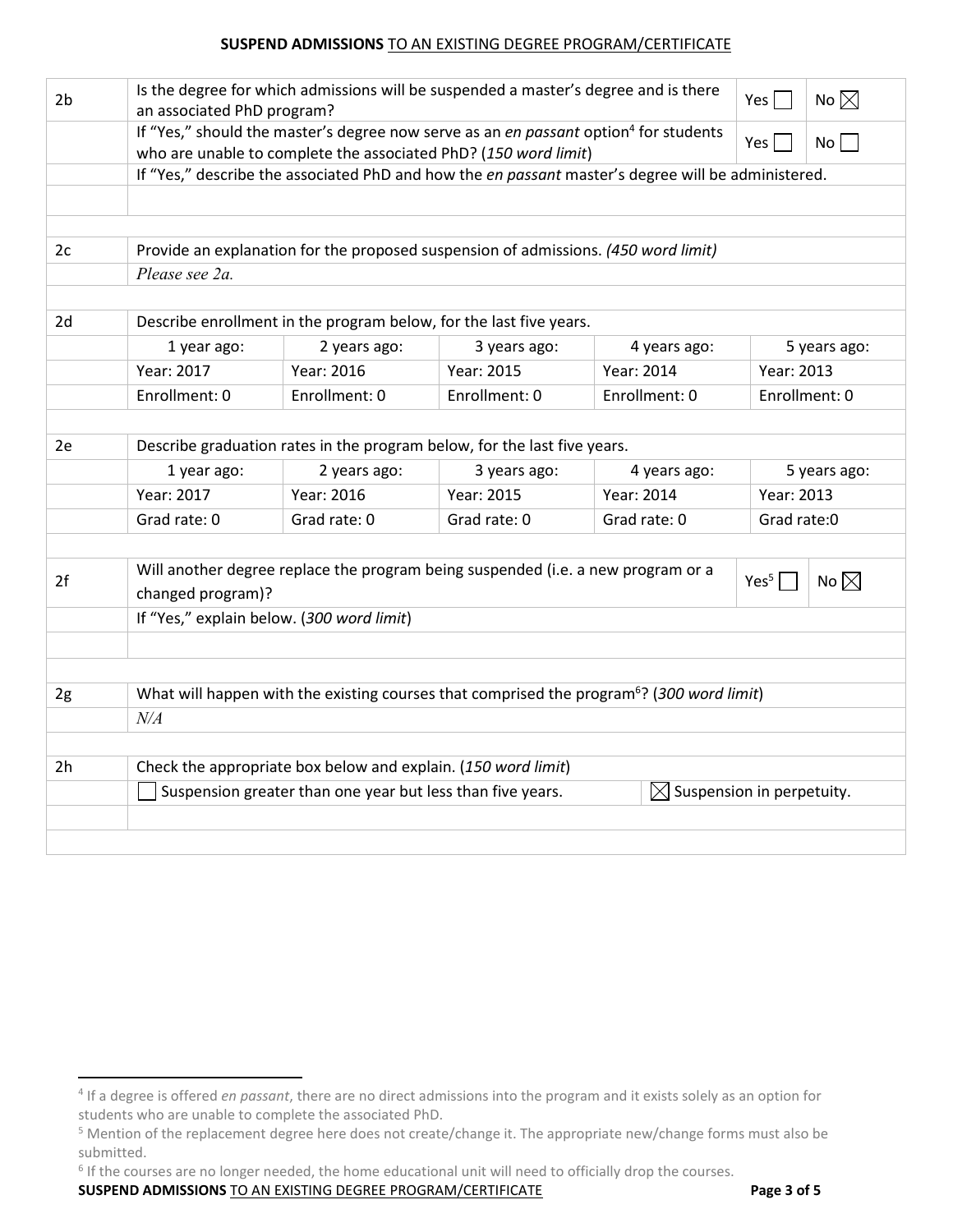|    | 3. Teach Out Plan                                                                                            |  |  |
|----|--------------------------------------------------------------------------------------------------------------|--|--|
| За | How will affected parties (students, faculty, and staff) be informed of the impending closure?               |  |  |
|    | N/A                                                                                                          |  |  |
|    |                                                                                                              |  |  |
| 3b | Explain how all affected students will be helped to complete their program of study with minimal disruption. |  |  |
|    | N/A                                                                                                          |  |  |
|    |                                                                                                              |  |  |
| 3c | No $\boxtimes$<br>Will students incur additional charges/expenses as a result of the teach-out plan?<br>Yes  |  |  |
|    | If "Yes," how will students be notified?                                                                     |  |  |
|    |                                                                                                              |  |  |
|    |                                                                                                              |  |  |
| 3d | Does suspension of admissions involve teach-out agreements with other<br>No $\boxtimes$<br>Yes               |  |  |
|    | institutions?                                                                                                |  |  |
|    | If "Yes," append to the end of this form the copies of signed agreements with other institutions.            |  |  |
|    |                                                                                                              |  |  |
| 3e | How will faculty be redeployed or helped to find new employment?                                             |  |  |
|    | N/A                                                                                                          |  |  |
|    |                                                                                                              |  |  |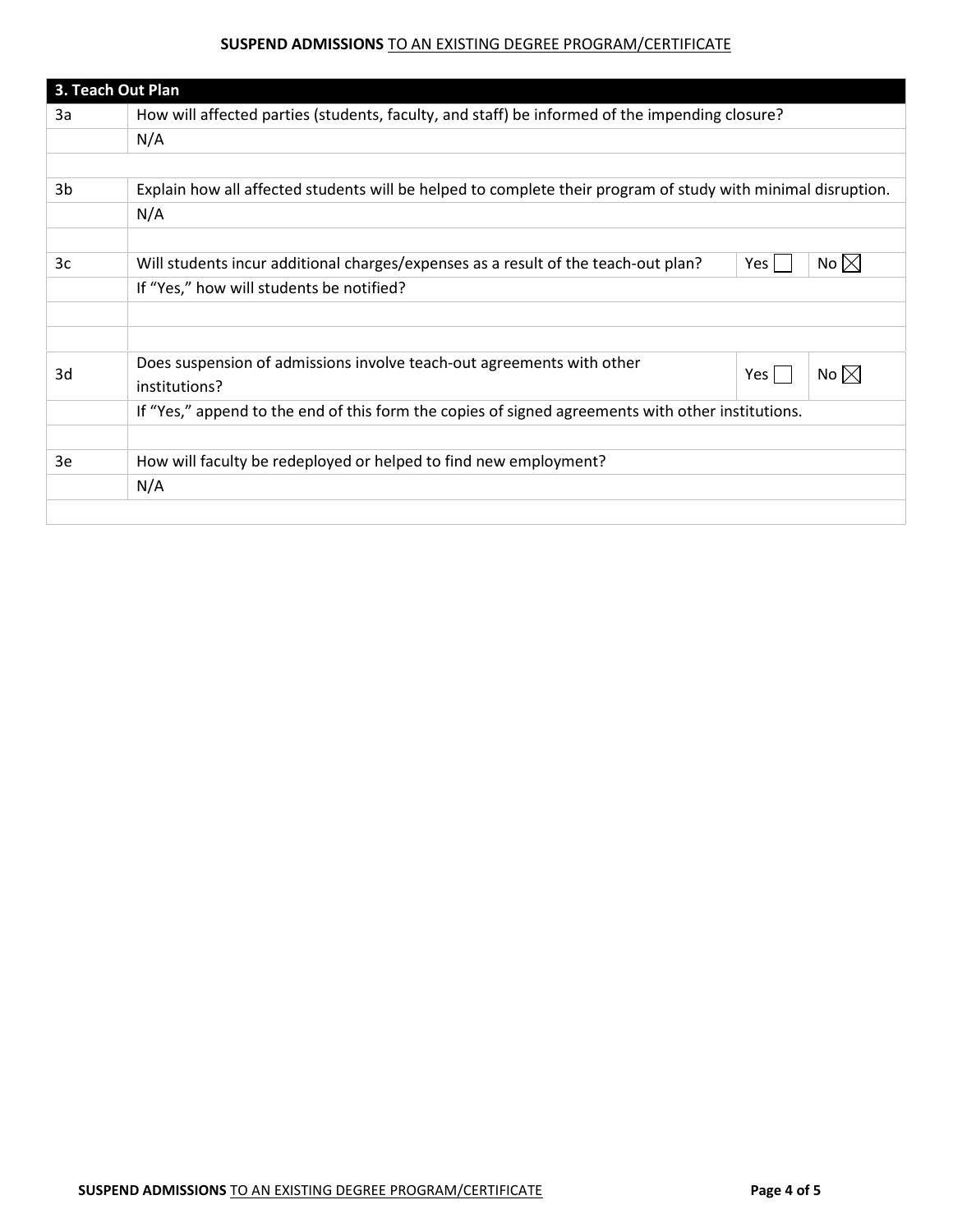|                | <b>Reviewing Group</b>                                                                          | <b>Date</b> | <b>Contact Person Name/Phone/Email</b>               |                                                  |
|----------------|-------------------------------------------------------------------------------------------------|-------------|------------------------------------------------------|--------------------------------------------------|
|                | <b>Name</b>                                                                                     | Approved    |                                                      |                                                  |
| 4a             | (Within College)                                                                                |             |                                                      |                                                  |
|                | Dietetics and<br><b>Human Nutrition</b><br>Faculty                                              | 8/15/2018   |                                                      | Janet Mullins / 257-3800 / janet.mullins@uky.edu |
|                | College of<br>Agriculture, Food<br>and Environment,<br>Undergraduate<br>Curriculum<br>Committee | 9/7/18      |                                                      | Larry J. Grabau / 257-3468 / Igrabau@uky.edu     |
|                |                                                                                                 |             | $\overline{1}$<br>$\overline{\phantom{a}}$           |                                                  |
|                |                                                                                                 |             |                                                      |                                                  |
|                |                                                                                                 |             |                                                      |                                                  |
| 3 <sub>b</sub> | (Collaborating and/or Affected Units)                                                           |             |                                                      |                                                  |
|                |                                                                                                 |             | $\overline{ }$<br>$\sqrt{2}$                         |                                                  |
|                |                                                                                                 |             | $\overline{\phantom{a}}$<br>$\overline{\phantom{a}}$ |                                                  |
|                |                                                                                                 |             | Τ                                                    |                                                  |
|                |                                                                                                 |             | Τ                                                    |                                                  |
|                |                                                                                                 |             | $\overline{1}$<br>$\overline{1}$                     |                                                  |
|                |                                                                                                 |             | Τ                                                    |                                                  |
|                |                                                                                                 |             | $\sqrt{2}$                                           |                                                  |
|                |                                                                                                 |             | $\overline{\phantom{a}}$<br>$\overline{1}$           |                                                  |
|                |                                                                                                 |             | Γ<br>Τ                                               |                                                  |
|                |                                                                                                 |             |                                                      |                                                  |
| 3c             | (Senate Academic Council)                                                                       |             | Date<br>Approved                                     | <b>Contact Person Name</b>                       |
|                | Health Care Colleges Council                                                                    |             |                                                      |                                                  |
|                | <b>Graduate Council</b>                                                                         |             |                                                      |                                                  |
|                | Undergraduate Council                                                                           |             |                                                      |                                                  |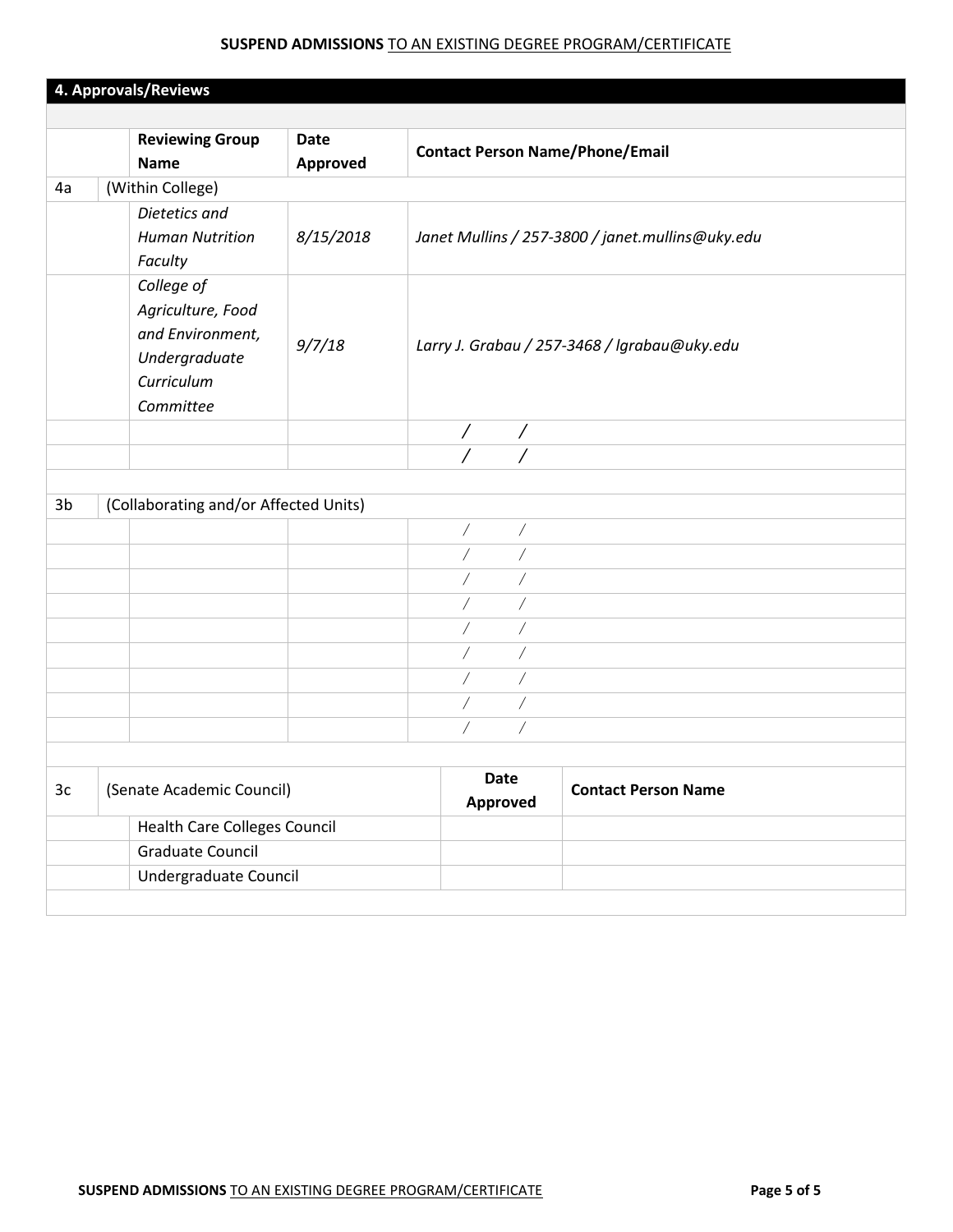# **INSTITUTIONAL TEACH-OUT PLAN**



The Southern Association of Colleges and Schools Commission on Colleges (SACSCOC) requires accredited institutions to submit a teach-out plan prior to closing a program, approved off-campus site, branch campus, or institution where the institution plans to teach out its own students.

In adherence to this policy, this form should be completed for all program suspensions and site closures and submitted to the Office of Strategic Planning and Institutional Effectiveness (OSPIE) in order to submit a notification to SACSCOC.

| Please indicate the intended action | $\boxtimes$ Program suspension/closure | $\Box$ Closure of off-campus site |
|-------------------------------------|----------------------------------------|-----------------------------------|
|-------------------------------------|----------------------------------------|-----------------------------------|

| Contact Person: Tricia Coakley                                                               |                                                                 | tricia.coakley@uky.edu<br>E-mail Address:  |  |  |
|----------------------------------------------------------------------------------------------|-----------------------------------------------------------------|--------------------------------------------|--|--|
| Telephone Number:                                                                            | 1859-257-7041                                                   | Fax Number:                                |  |  |
|                                                                                              | Location of off-campus site or program: $\boxtimes$ Main Campus | $\Box$ off-campus (indicate address below) |  |  |
| Address: University of Kentucky College of Agriculture, Food and Environment, L-104 Ag North |                                                                 |                                            |  |  |
| City:<br>Lexington                                                                           |                                                                 | State:<br>ïΚY<br>Zip Code: 40546-0091      |  |  |

Indicate the program(s) impacted by the closure or suspension (Major and degree type)

NSFC-BSHE, CIP 19.501

Date of Closure: Fall 2019

(date when new students will no longer be admitted)

|                                    | We have been contacted by UK Office of Planning and Institutional Effectiveness with a          |
|------------------------------------|-------------------------------------------------------------------------------------------------|
|                                    | request to officially suspend enrollment in the Nutrition and Food Science program that         |
|                                    | has major code NFSC-BSHE, not to be confused with the current HUNU-BSHN or DIET-BSD             |
|                                    | $ $ major codes. The rationale for this request is that the major, although not in use for many |
|                                    | years, must be included in assessment and review processes and reported on to state and         |
|                                    | federal agencies as long as it is officially open for enrollment at UK. While researching the   |
|                                    | current and past enrollment and graduation statistics associated with NFSC-BSHE, we             |
|                                    | have discovered that the major code may be removed from the database as a                       |
|                                    | housekeeping task to remediate what appears to be a historical clerical error, and              |
|                                    | therefore eliminate the assessment and review expectations.                                     |
|                                    | The NFSC-BSHE major should have been suspended along with the NFSR-BSHE major in                |
|                                    | 1993 or 1994, when these programs were replaced with a greater number of                        |
|                                    | specializations including Dietetics, Restaurant and Hospitality Management, and Food            |
| Explain how affected parties       | Science. Although the NFSR-BSHE was successfully suspended, the NFSC-BSHE was                   |
| (students, faculty, staff) will be | apparently overlooked when recording these changes in the data systems used at the              |
| informed of the impending closure  | time, and remains open for enrollment today.                                                    |
|                                    | We have no record of degrees awarded in the NFSC-BSHE major, and we believe that no             |
|                                    | degrees have been awarded since the mid 1990's. Since that time, however, students              |
|                                    | have been inaccurately admitted to the major and subsequently moved manually to the             |
|                                    | appropriate major upon registration. Therefore, student data prior to 2004 indicates            |
|                                    | small enrollment numbers in NFSC-BSHE even though the program did not actually have             |
|                                    | appropriately enrolled students. Those few students that were inappropriately enrolled          |
|                                    | were only enrolled for a brief period until they registered for courses. At that time, they     |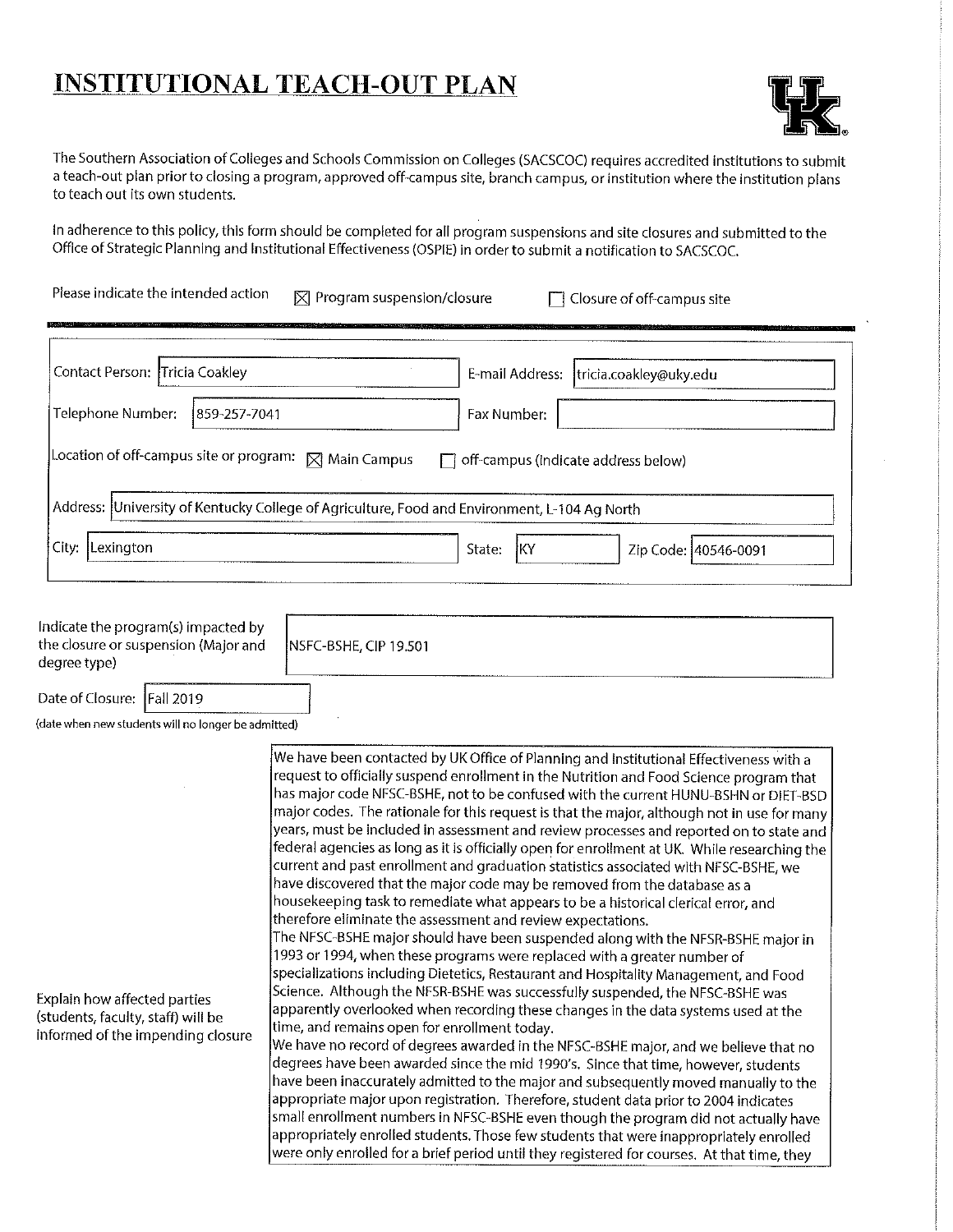|                                                                                                                                                    | were manually moved to the correct major code.<br>The attached historical correspondence is provided for additional clarification. Note the<br>December 1995 message from Mary Watts to Louise Gladstone on page six stating that<br>Juanita Fleming suggested the college suspend the program due to zero enrollment.<br>Also note the 5-6-1997 fax memo from Tonya Prince to Louise Gladstone stating that<br>there was no remaining HE-NSFC program.                                                               |
|----------------------------------------------------------------------------------------------------------------------------------------------------|-----------------------------------------------------------------------------------------------------------------------------------------------------------------------------------------------------------------------------------------------------------------------------------------------------------------------------------------------------------------------------------------------------------------------------------------------------------------------------------------------------------------------|
| Explain how all affected students will<br>be helped to complete their<br>programs of study with minimal<br>disruption                              | The correction of this clerical error in SAP (suspension of the NFSC-BSHE major code) will<br>Inot impact past, present, or future students because there are no students to associate<br>with the major code in question. If there was such a student who began the major prior<br>to 1994 and wished to return to complete their degree, they would be advised to enroll in<br>the Agriculture Inidividualized Program to complete under a custom curriculum<br>combining both prior credits and current offerings. |
| Indicate whether the teach-out plan<br>will incur additional charges/<br>expenses to the students and, if so,<br>how the students will be notified | There are no additional charges.                                                                                                                                                                                                                                                                                                                                                                                                                                                                                      |
| How will faculty and staff be<br>redeployed or helped to find new<br>employment?                                                                   | N/A. Faculty will not be impacted.                                                                                                                                                                                                                                                                                                                                                                                                                                                                                    |

 $\mathcal{L}^{\text{max}}_{\text{max}}$  and  $\mathcal{L}^{\text{max}}_{\text{max}}$ 

 $\label{eq:2.1} \mathcal{L}(\mathcal{L}^{\mathcal{L}}_{\mathcal{L}}(\mathcal{L}^{\mathcal{L}}_{\mathcal{L}})) = \mathcal{L}(\mathcal{L}^{\mathcal{L}}_{\mathcal{L}}(\mathcal{L}^{\mathcal{L}}_{\mathcal{L}})) = \mathcal{L}(\mathcal{L}^{\mathcal{L}}_{\mathcal{L}}(\mathcal{L}^{\mathcal{L}}_{\mathcal{L}}))$ 

 $\label{eq:2.1} \frac{1}{2} \sum_{i=1}^n \frac{1}{2} \sum_{j=1}^n \frac{1}{2} \sum_{j=1}^n \frac{1}{2} \sum_{j=1}^n \frac{1}{2} \sum_{j=1}^n \frac{1}{2} \sum_{j=1}^n \frac{1}{2} \sum_{j=1}^n \frac{1}{2} \sum_{j=1}^n \frac{1}{2} \sum_{j=1}^n \frac{1}{2} \sum_{j=1}^n \frac{1}{2} \sum_{j=1}^n \frac{1}{2} \sum_{j=1}^n \frac{1}{2} \sum_{j=1}^n \frac{$ 

 $\label{eq:2.1} \frac{1}{\sqrt{2}}\left(\frac{1}{\sqrt{2}}\right)^{2} \left(\frac{1}{\sqrt{2}}\right)^{2} \left(\frac{1}{\sqrt{2}}\right)^{2} \left(\frac{1}{\sqrt{2}}\right)^{2} \left(\frac{1}{\sqrt{2}}\right)^{2} \left(\frac{1}{\sqrt{2}}\right)^{2} \left(\frac{1}{\sqrt{2}}\right)^{2} \left(\frac{1}{\sqrt{2}}\right)^{2} \left(\frac{1}{\sqrt{2}}\right)^{2} \left(\frac{1}{\sqrt{2}}\right)^{2} \left(\frac{1}{\sqrt{2}}\right)^{2} \left(\$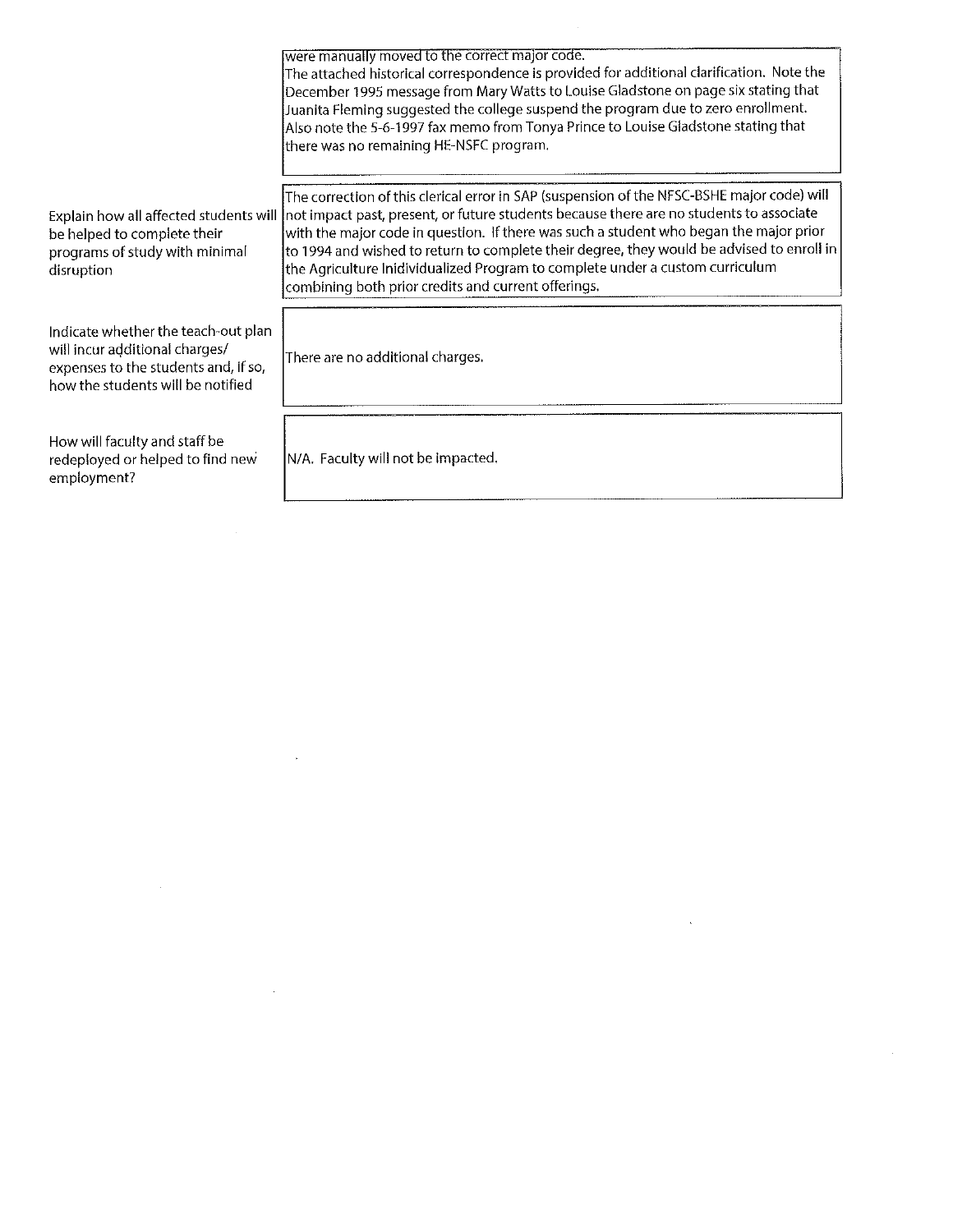

Department of Dietetics and Human Nutrition 203 Funkhouser Building Lexington, KY 40506-0054 859 257-3800 *fax* 859 257-3707 [www.uky.edu](http://www.uky.edu/)

Office of the Provost Strategic Planning & Institutional Effectiveness University of Kentucky 355 Patterson Office Tower Lexington, KY 40506

To the Office of the Provost,

In a faculty meeting on August 15, 2018, suspension of admissions to the Nutrition and Food Science Bachelor of Science in Home Economics was approved by a unanimous vote of 15. The DHN faculty fully support this action to clarify in university data management systems what has been done in practice since the mid-1990s when this old major code was eliminated.

Thank you for your attention and assistance with this matter.

Sincerely,

Janet T. Mullins

Janet Mullins, PhD, RDN Professor and Chair Department of Dietetics and Human Nutrition [janet.mullins@uky.edu](mailto:janet.mullins@uky.edu)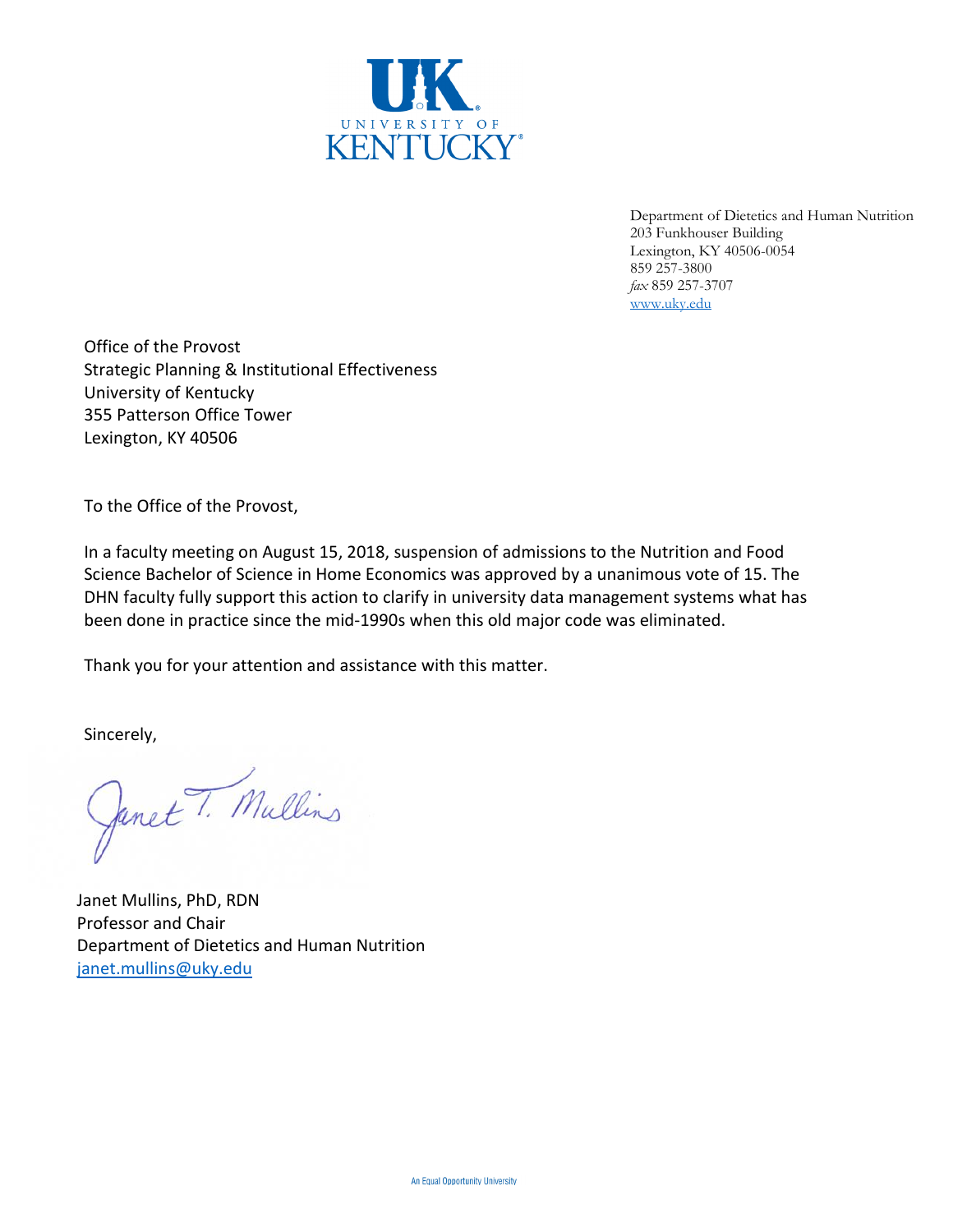**Corrected** Undergraduate Curriculum Committee (UCC) Meeting Minutes, September 7, 2018. Recorded by Larry J. Grabau.

Members present: Brown, Dvorak, Dwyer, Geneve, Haynes, Hirsch, Lee, Ragain, Stephenson, Urschel, Vincent, and Grabau (non-voting) Guests present: Aaron, Dunn, Gladstone, Schieffer.

Agenda items:

- i) Introductions
- ii) Announcements:

a) Some off-cycle DUS's asked since our last meeting for conversations about AEEs/college curricular questions to occur at the outset of UCC meetings. Grabau's response to them was that we cannot know how long program-level discussions of courses and curricula will take in any given UCC meeting, and so he feels that those items need to be discussed at the beginning of each successive agenda. We will try to provide clear notice of agendas and well-described minutes for off-cycle DUS's to aid in their decision-making on UCC meeting attendance. b) Note that our next meeting will be in N24B1 Ag Information Center of the Ag Science Center. Sorry that we cannot meet in the same location each week.

- iii) Curricular Items
- a) DHN triad:

 $\overline{a}$ 

1) Suspension of NFS BS in Home Economics. Stephenson explained that this program has not had students in more than 20 years; however, the University keeps asking for program assessments. The only way to formally close this program is by submitting the digital forms we are processing today. Lee moves to approve; Dwyer seconds. Gladstone and Stephenson discuss Gladstone's correction in the forms (two places where the current HUNU-SFHN degree is referred to as FSNF-BSHN). Both will be corrected. Motion carried by an 11-0 vote. 2) Three minor course changes (DHN 301, 311, and 514). Stephenson led this discussion, indicating that each change related to a clarification of prerequisites. Lee suggested that the rationale for DHN 301 may incorrectly imply that HUNU students could enroll in this course; he also suggested that a support letter from FSC for the changed prerequisite for **DHN 514**<sup>1</sup> might be required. Lee moved to approve; Brown seconded; motion carried by an 11-0 vote. 3) Stephenson introduced the third DHN item—a name change to the HUNU major and degree (to Health and Human Nutrition). She noted that there would be no change in course requirements; however this new name would better reflect student outcomes and hopefully assist in their marketing efforts with prospective students. Geneve asked if any other programs might be concerned about this change; Stephenson indicated that Human Health Sciences from the College of Health Sciences might raise questions. Other UCC members asked about other program name configurations; Stephenson indicated that the DHN faculty had thoroughly hashed out the possibilities and believed that this was their best option. Lee moved to approve; Dwyer seconded; and the motion carried by an 11-0 vote.

b) Ongoing discussion of CAFE curriculum changes. Grabau shared a spreadsheet as a potential instrument to solicit program-level input; the UCC discussed the items in four categories (college-level requirements; agriculture individualized expectations; bulletin formatting issues; and enhancing quality and impact of the signature CAFE program—academic enrichment experiences). A rich and positive discussion ensued (full details of the conversation were not recorded). The outcomes were as follows: i) a modified version of the spreadsheet will be share

<sup>&</sup>lt;sup>1</sup> Actually, the point of reference here should be to DHN 311 (Nutritional Biochemistry), not to DHN 514! My bad.